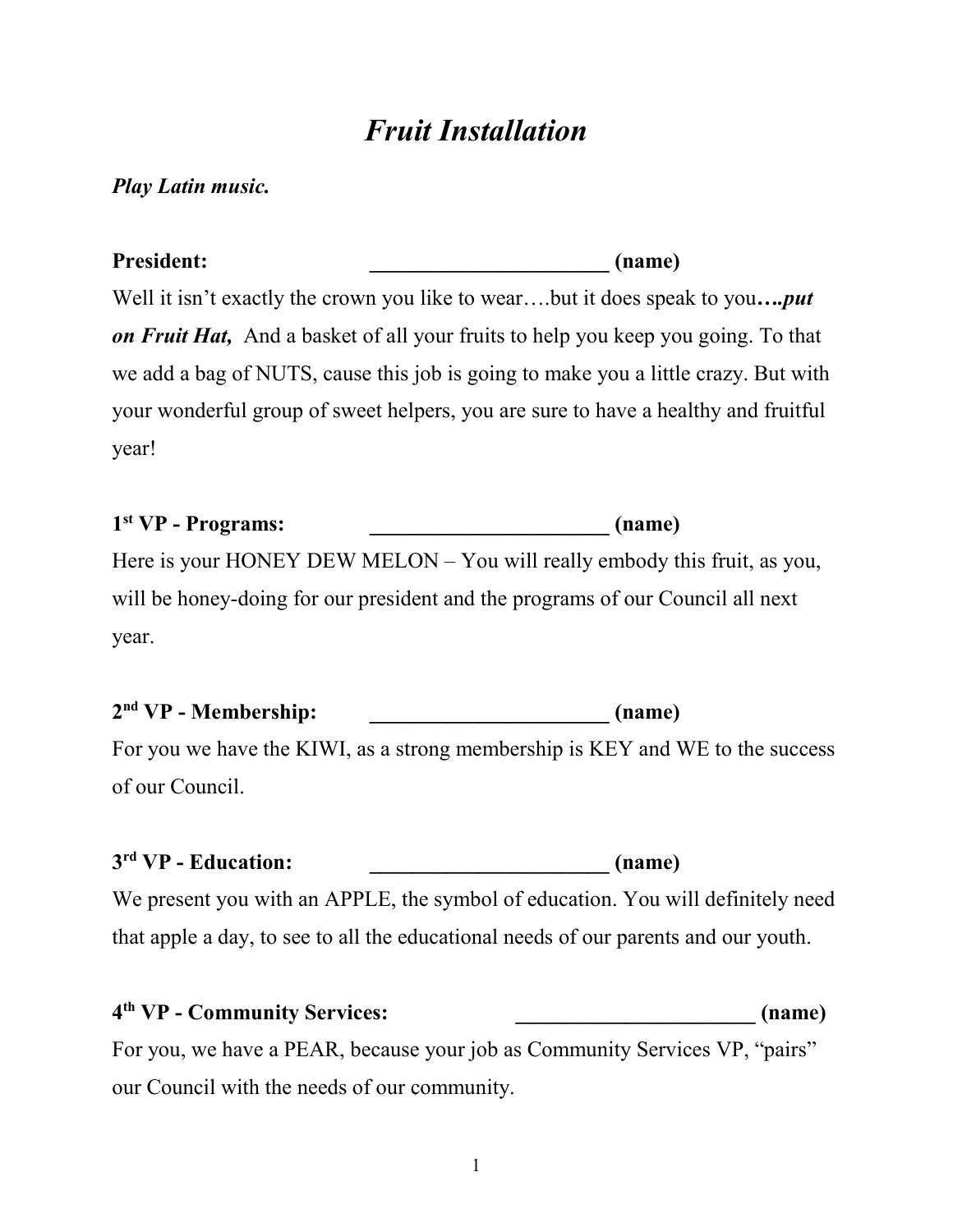## **5 th VP - Health: \_\_\_\_\_\_\_\_\_\_\_\_\_\_\_\_\_\_\_\_\_\_ (name)**

As the VP of Health, you get the ORANGE which provides Vital Vitamin C, that keeps us and our kids healthy.

## **6 th VP - Hospitality: \_\_\_\_\_\_\_\_\_\_\_\_\_\_\_\_\_\_\_\_\_\_ (name)**

This lady embodies the gracious, Hawaiian PINEAPPLE, the symbol of hospitality.

## **7 th VP - Communication: \_\_\_\_\_\_\_\_\_\_\_\_\_\_\_\_\_\_\_\_\_\_ (name)**

Is given the WATERMELON because her words must flow like WATER, MELON'G and  $\frac{\text{ch}}{\text{ell}}$ watermelon, so too are her numerous are her seeds of information she gives to all the units in our Council.

#### Recording Secretary: **Example 2018** (name)

Her job is symbolized by the BLACKBERRIES, because she provides the black and white record of our meetings. She must listen "berry" carefully to all that is said to create accurate minutes.

Corresponding Secretary: *Corresponding Secretary:* (name) She is given CHERRIES as this job entails keeping our many CHAIR people informed with a "cheery" attitude!-

**Financial Team –** they are various types of GRAPES as they are a bunch of hard working people….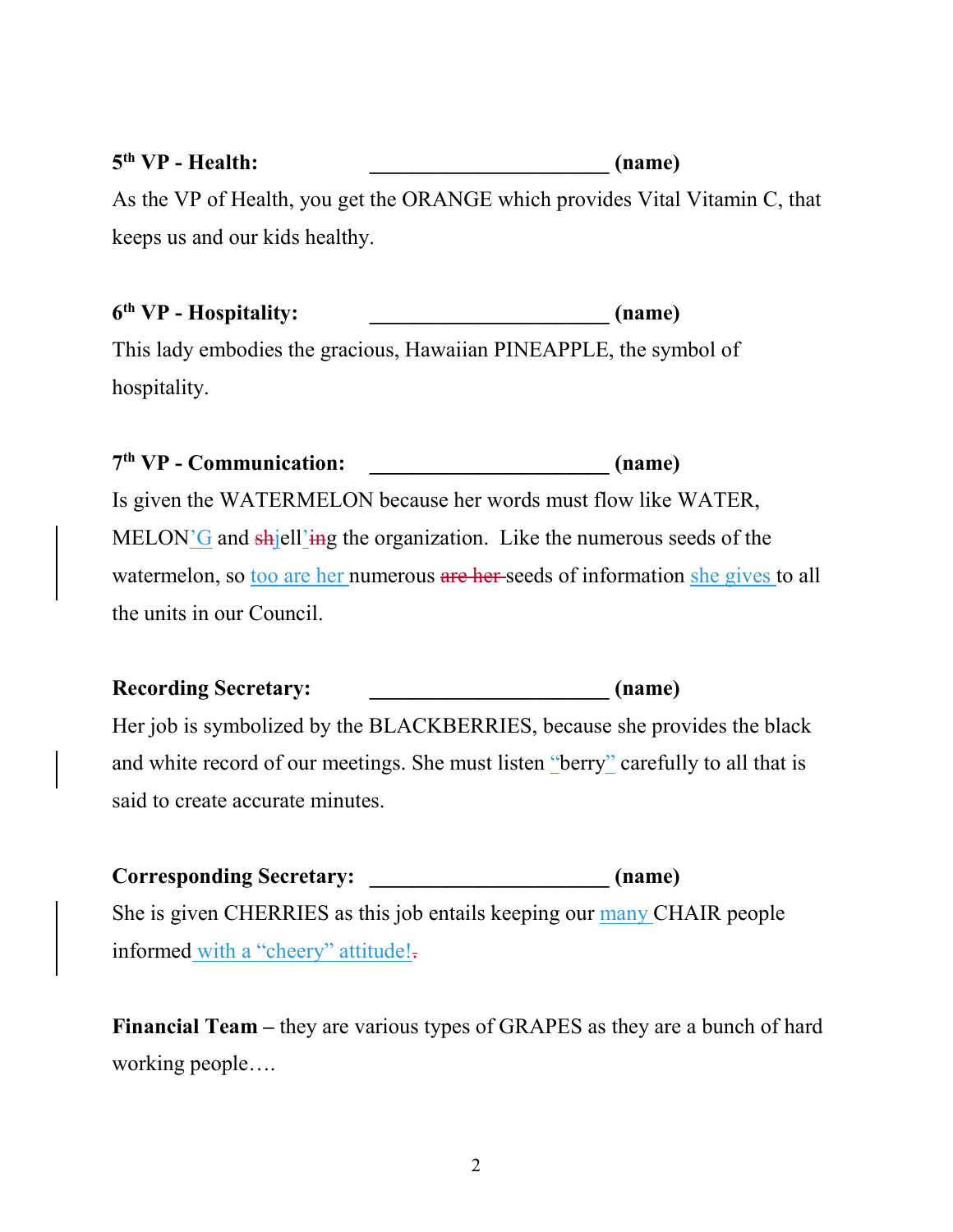**Treasurer: \_\_\_\_\_\_\_\_\_\_\_\_\_\_\_\_\_\_\_\_\_\_ (name)** - GREEN GRAPES You get the green grapes because as treasurer, you will handle all the green that comes out of our Council.

**Budget and Finance: \_\_\_\_\_\_\_\_\_\_\_\_\_\_\_\_\_\_\_\_\_\_ (name)** – RED GRAPES She will make sure are Finances are kept out of the red so she will get Red grapes.

| <b>Financial Secretary:</b> | $(name) - DARK,$ |
|-----------------------------|------------------|
|                             |                  |

### ALMOST BLACK COLORED GRAPES

You are dark colored grapes as it is your job to keep our Finances in the black.

| <b>Auditor:</b> | (name) |
|-----------------|--------|
|                 |        |

She gets these tasty FIGS, as it is her job to check all over all our financial FIGures.

| Historian:                                    | (name)                                                                            |
|-----------------------------------------------|-----------------------------------------------------------------------------------|
|                                               | As Historian, we give you the BANANA. You can't monkey around, if you want        |
|                                               | to form the history of our Council. What the Historian records is sure to benefit |
| future PTA generations, long after you split. |                                                                                   |

**Director of Legislation: \_\_\_\_\_\_\_\_\_\_\_\_\_\_\_\_\_\_\_\_\_\_ (name)**  You dear girl are a LEMON. And despite all the sad budget news from Sacramento, you will need to do your best to turn our situation into sweet Lemonade.